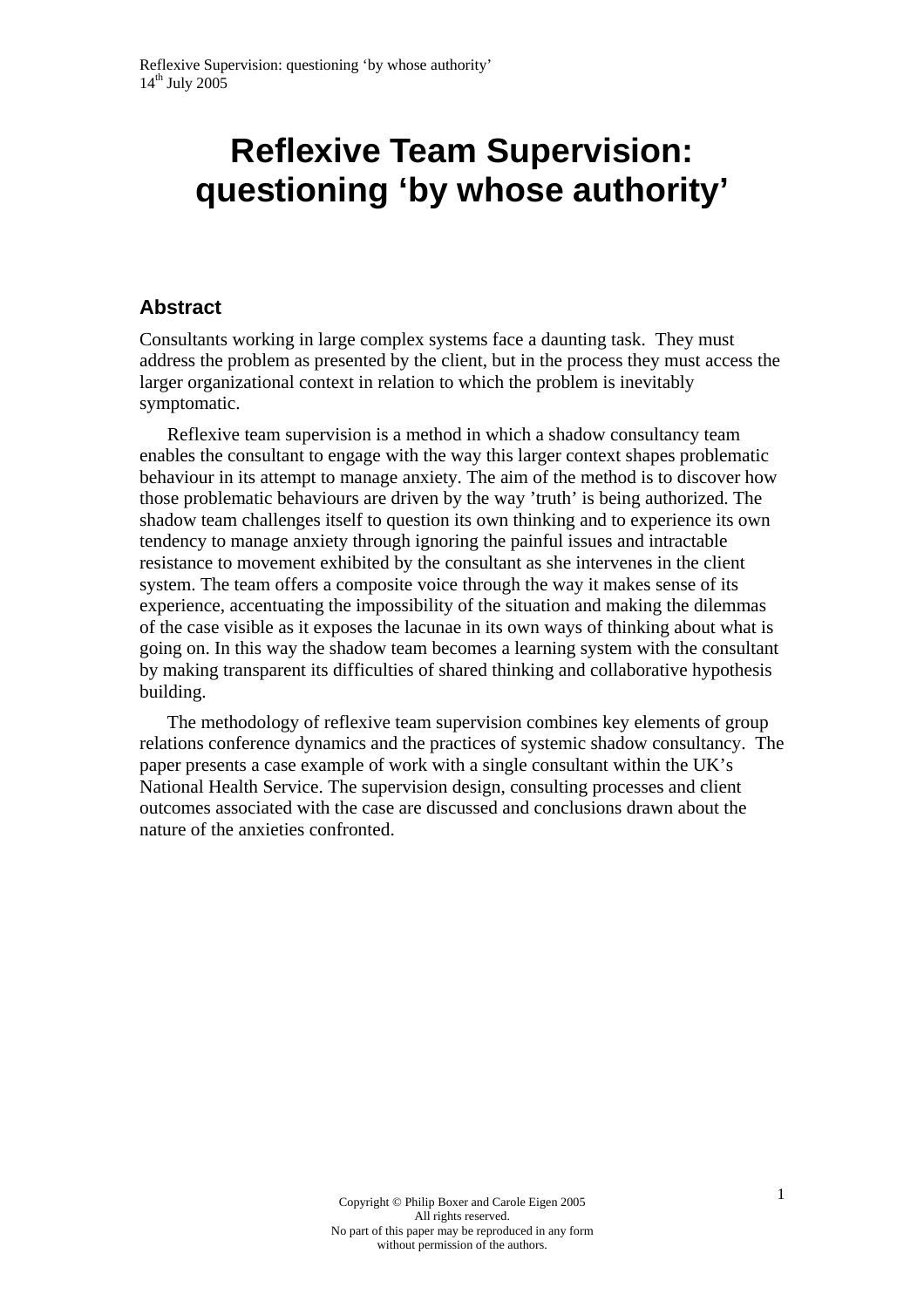# **Introduction**

The process described as reflexive team supervision emerged as a means of supporting an independent consultant's learning about leadership and selfauthorization in relation to a complex client system. The influences behind the particular approach taken to reflexivity in this paper owe much to Foucault's understanding of discursive practices (1972), placed within the context of a Lacanian understanding of the subject's relation to the unconscious as being fundamentally mediated by the nature of the social (Fink, 1995). The client system is understood as being a social system, and a good account of the importance of the 'social' as constitutive of the context within which to situate reflexive accounts of 'truth' can be found in Hardy et al (2001). Reflexive team supervision is based upon the notion that all learning depends upon reflexive interpretation of one's experience in relation to the experience of others, in the radical sense of being able to call the formation of that relation to others into question (Beck et al, 1994). The supervision team is required to develop the habit of examining its own part in order to enable the consultant to recognize how she is included in the subject matter she is attempting to understand (Holland, 1977). She experiences how her own subjective responses implicate her in the client dilemmas she intends to influence (Campbell et al, 1994).

#### **Overview of reflexive supervision process**

Reflexive supervision is a means to support the consultant's discovery of the ways in which power and knowledge are being authorized within a complex organization in order to diagnose the causes of an intractable problem and propose a direction for more adequate intervention. The reflexive team helps the consultant(s) to move beyond the presenting problem by maintaining a position of 'not knowing', paying particular attention to discordant details, and integrating their own feelings and intuitions with emerging knowledge.

This interactive process unfolds because the supervision team has authorized itself to put into question their own assumptions that drive behaviours and reactions to the matrix (i.e. the context of dynamic interactions) formed by the consultant/client system. The team formulates hypotheses about the consultant/client matrix by processing its own confusion and examining the separate voices within the team to identify different aspects of the client system's dynamics. This particular use of parallel process permits the team to join with the consultant in order to create and hold open a space for different meanings to emerge. Both the team and the consultant are committing themselves to take positions that address the hidden benefits being derived from the current organizational structure that sustains problem behavior. In this way the consultant is enabled to formulate potentially useful interventions that can positively connote dynamics so that new structures and behaviors are free to emerge in the organization. New learning becomes available to the client system through the consultant's challenge to develop a leadership style in which she uses herself differently by self-authorizing new behaviours. The supervision team members in turn are challenged to adapt the way they work reflexively to meet the needs of the consultant/client matrix.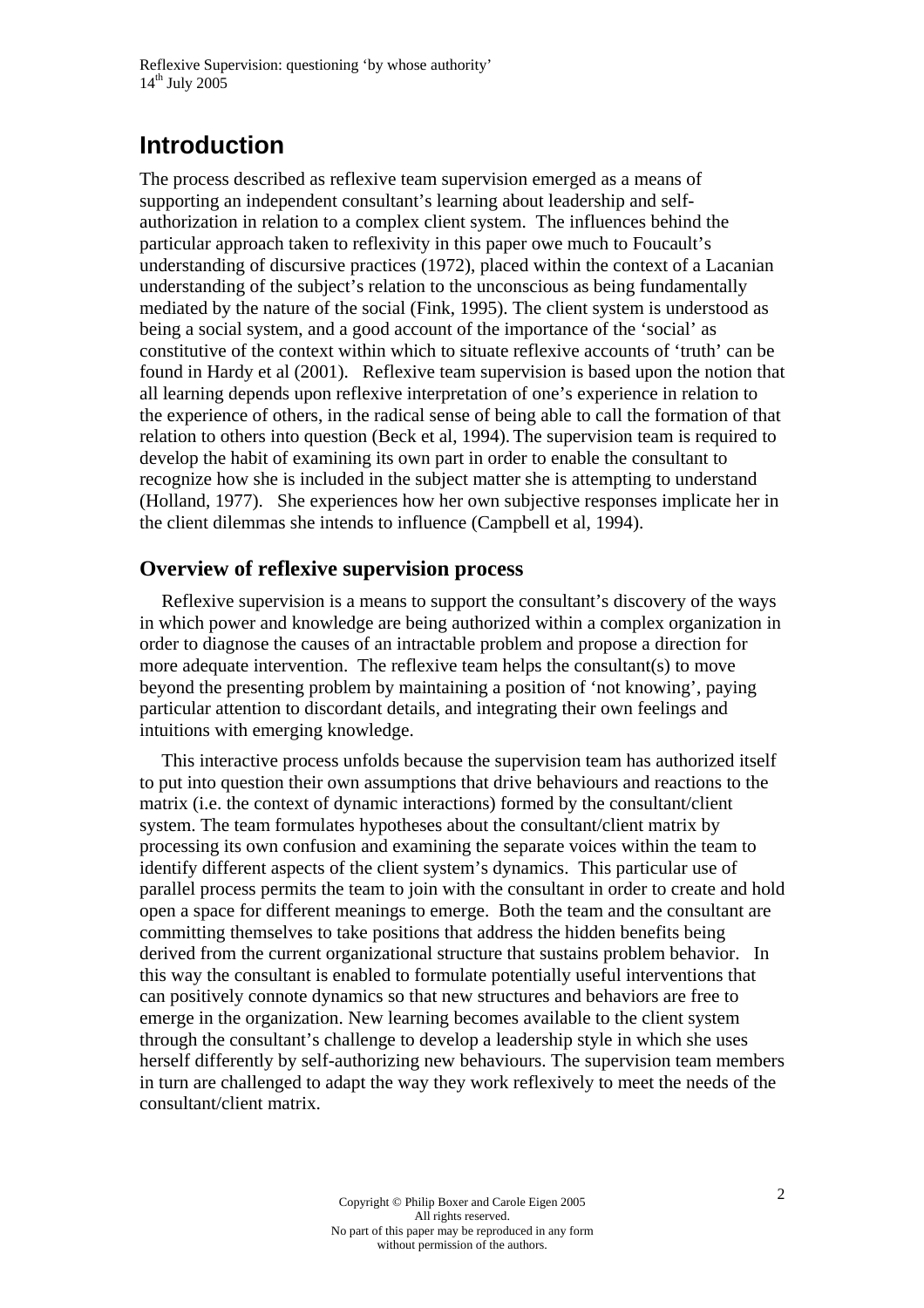# **Models that explore 'by whose authority'?**

The understanding of "authorization" is fundamental to our approach to reflexivity, and we choose the word "sponsor" as a device to explore the question 'by whose authority'? We suggest that intra-psychic dynamics 'sponsor' dysfunctional behaviours in the individual, family patterns of interaction 'sponsor' symptoms in the child, and configurations of vested interest 'sponsor' recurring problems in the organization.

Thus we build on related processes that facilitate exploration of 'by whose authority':

- Psychoanalysis enables an individual to explore how she *sponsors* her own behaviours through attending to the effects of her relation to her own unconscious dynamics, and hence to being the subject of the unconscious (Lacan 1975).
- A group relations conference enables an individual to explore how she sponsors her own behaviours through attending to the effects of her relation to the unconscious dynamics present within the conference system, (a recent account of the emergence of this form of conference can be found in Fraher, 2004).
- Systemic therapy enables the family to recognize how its system of meaning *sponsors* dysfunctional patterns of behaviour by addressing who benefits from these interactions and what alternative means of gratification can be found. This epistemology emerged from the foundations of family therapy (Hoffman 1981).

Reflexive supervision enables the consultant to explore the relationship of the sponsoring system to the problem behaviour demonstrated by the client system. The sponsoring system is here understood as the tacit system of meaning within which acceptable behaviour is constituted, and in terms of which configurations of vested interests can be said to 'sponsor' the problem behaviour. The parallel processes that emerge in the supervising team allow the effects of the sponsoring system to become accessible to the consultant.



#### **Figure 1: The dynamic relationship between the consultant/client/sponsoring system**

The position of the consultant can be thought of as the place from which a *truth*  may be articulated in relation to the client system *within* the context of the sponsoring system. In Figure 1, this position of the consultant is shown in relation to a 'circuit'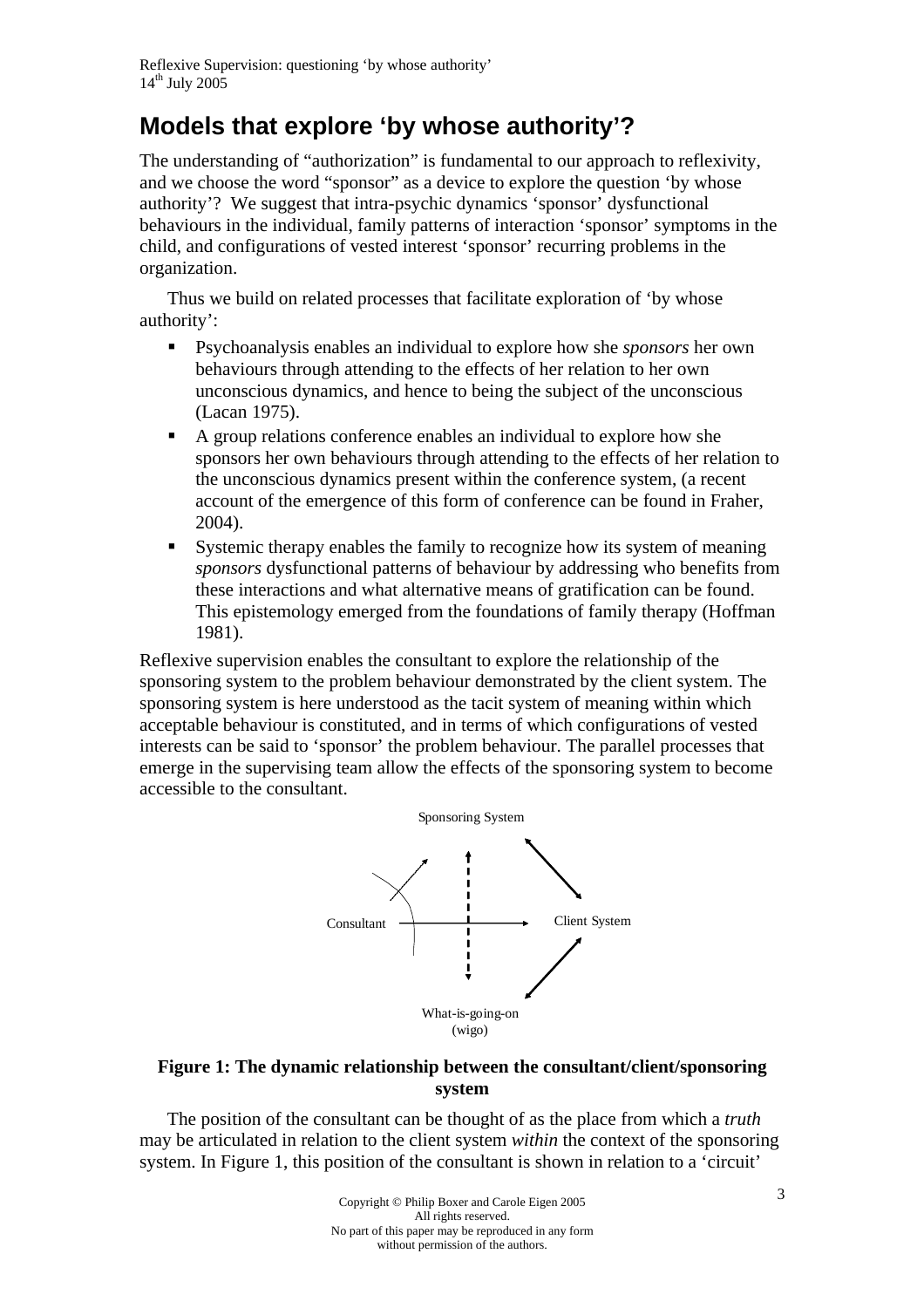defined by the relationships between the sponsoring system, the client system and what-is-going-on (wigo). The relation of the consultant to this 'circuit' is derived from a reading of the topology of Freud's Project (1955) by Lacan (1972: pp57-58). In this circuit, the sponsoring system has an implicit relation to 'wigo' manifested in what it chooses to ignore. The organization of the things it chooses to pay attention to are shown by the behaviour of the client system. The consultant's relation to wigo is always mediated by the consultant's relation to the sponsoring and client systems.

The concept of 'sponsoring system' gives us a way of speaking about how power, or the authority to say what is true, produces its effects within a client system. The power of a sponsoring system is understood as the effects of obedience it commands to its particular forms of authorization; this obedience becomes present through the way in which authorization may be taken up by individuals within the system (Foucault 1980). Thus, a reflexive supervision process becomes a means of questioning how power is wielded in a complex organization through questioning the nature of the benefits derived from obedience to the organization's particular ways of understanding what is going on. Specifically, the process questions who gains from accepting this definition of what is taken as being 'true'. In this way we are able to question both how leadership is being and could be authorized in a way that allows it to be distributed.

### **How is the process organized in this particular case?**

The aim of the supervision process is to enable the consultant to make sense of what is going on in relation to herself and her client and sponsoring systems; it serves to punctuate and support the development of her intervention as a whole through the specific use of timing in the way the team delivers interventions to the consultant as the supervision process unfolds. This use of timing is derived from an understanding of timing as 'logical'(Lacan, 1945), and is described below in terms of three stages. The process used a three-person supervision team, with one member of the team taking responsibility for the work of the team as a whole. Three was considered the minimum needed to be able to surface the dynamics of the client system within the parallel process (see Figure 2).



**Figure 2: the supervision model** 

#### **The contract made with the consultant**

The initial contracted interactions between this consultant and supervision team are agreed in the following ways: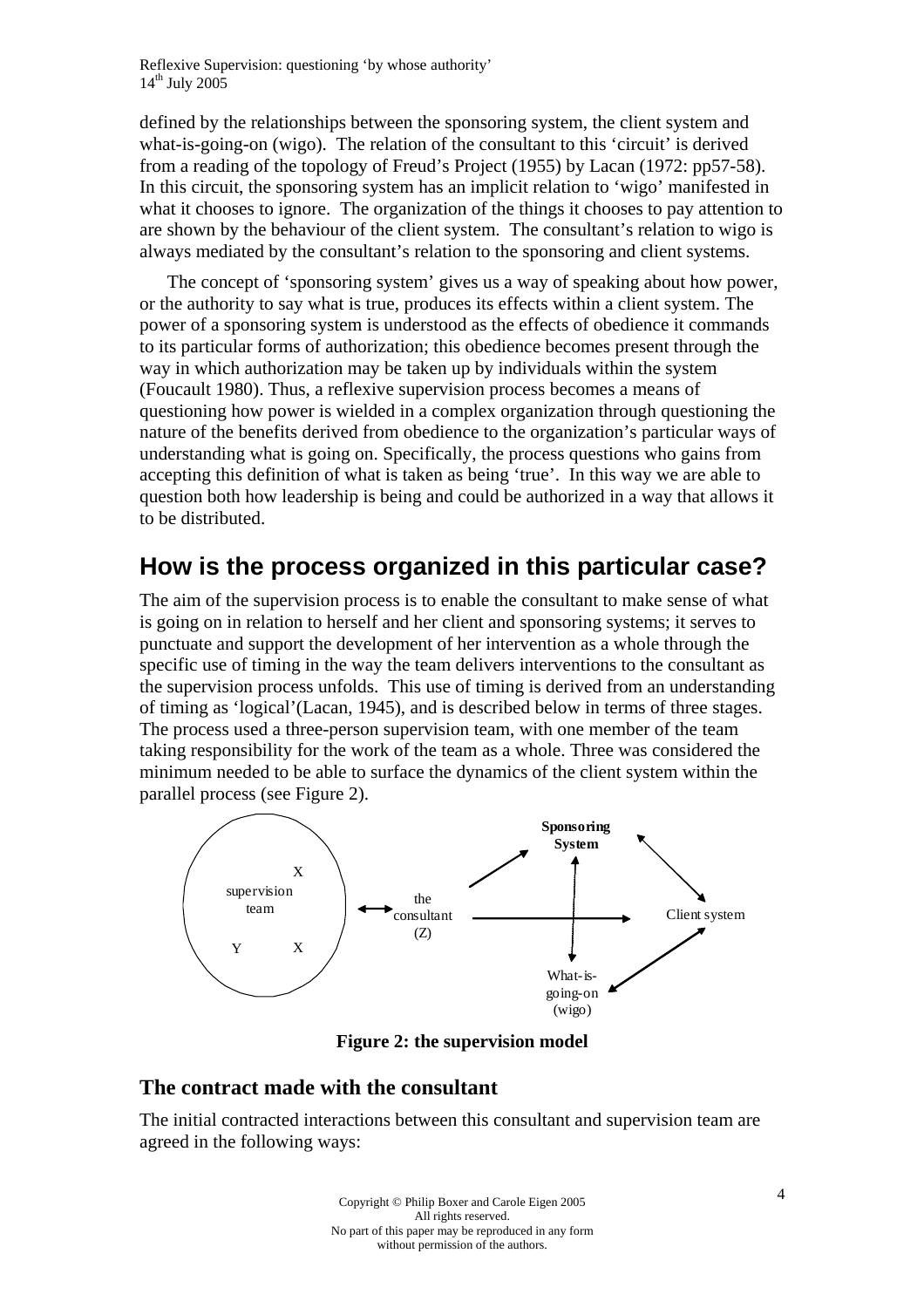- The consultant provides a weekly 'split screen' journal reporting on one side what is going on in the client system, including what she is doing, and on the other side, her reflections on her experience, including reactions to the supervision team itself. This is in order to create the conditions for learning (Argyris 1975), but also to sustain the consultant's reflective relationship to her interactions (Schon 1983).
- Responses to this journal are shared via four-way e-mail in which each team member formulates his/her own 'reflection' and replies directly to the consultant in his/her own specific voice. One of the most interesting things we learned was just how effective the use of this medium could be within the context of the process as a whole.
- The supervision team's work is to discover how these different voices reflect different parts of the consultant/client/sponsoring system matrix. Work is done to discover 'what is going on' through face-to-face and e-mail communications between its members. We then provide the consultant with feedback on our own process of making sense in the form of a team intervention.
- Face-to-face meetings between supervisor and consultant are proposed to mark the transition between the three stages of the project. The purpose and method by which we timed our team interventions is elaborated on the following pages.
- It is understood that this is an experiential process and that the format will remain agile enough to meet the situation as it unfolds.

#### **The three stages in the formation of the team intervention**

The timing of the team intervention is conceptualised in three stages designed to mark the shifts in how the consultant seeks authorization from the supervision team as her understanding of the client system evolves. These are shifts in how she formulates her intervention, and are based on the notion of three different kinds of time (Lacan, 1978 p288):.





- The first stage *ends* when the consultant realises that the presenting problem is a symptom of something more. This is the moment of realising that the 'answer' is not immediately apparent just by looking/asking.
- The second stage e*nds* when the consultant becomes aware that a limit has been reached in being able to understand what is going on; explanation is not sufficient to account for what is driving what is going on. This is the moment of realising that the 'answer' can not be worked out by reasoning alone because the way of thinking is itself a part of the problem.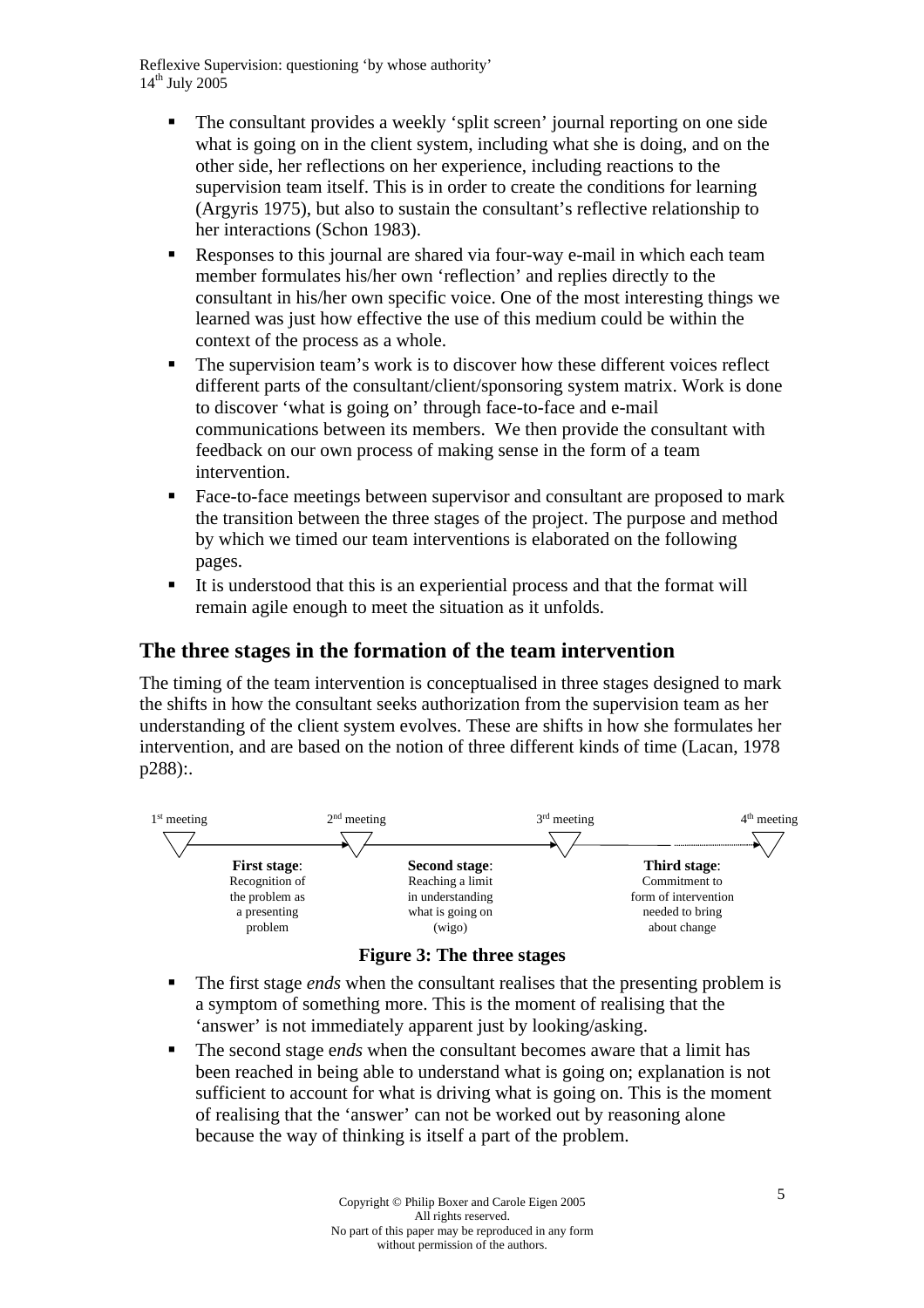The third stage s*tarts* when the consultant realises that she must make a commitment to the form of intervention needed to bring about change. This requires that she self-authorizes the taking up of a position from which she can go beyond what she already knows. This is the moment when the subjective position of the consultant herself changes as she realises how she is personally implicated.

In Figure 3 these stages are shown along a time line. The utility of this conceptualisation of beginnings and endings of the stages plays a key role in authorizing the interventions of the supervision team and, ultimately, of the consultant. Each stage ends/begins when the consultant shows signs of reaching an impasse after a period of significant movement. Face to face meetings with the consultant are set up at these pivotal moments. In the particular case presented here, there are three team interventions during the first stage, one during the second, and two during the third. During the course of the third stage, the consultant reaches her 'moment to conclude'(Lacan, 1945). This is the moment where s/he realises that s/he must take action, make a commitment to her position, and deliver her intervention. We think of this 'moment to conclude' as a particular kind of ending that is also a new beginning in the consultant's relationship to herself, to her client, and to the supervision team.

#### **The use of a 'Shadow Consultancy Matrix'**

The supervision team drew on its experience with the psychodynamic and systemic approaches described earlier, and built upon the concept of a 'systemic shadow consultancy matrix' as described by Hawkins (1998). This shadow consultancy matrix emerges as a parallel process with the 'consultancy matrix', in each case understood in terms of the dynamic relationships as represented in Figure 1. Systemic shadow consultancy is a method in which:

"a consultant (or team of consultants) with the help of an experienced shadowconsultant, who is not working with the client, attend to understanding better the client system and themselves as part of the client/consultant system. It focuses on the interconnections between what the consultant(s) need to shift on order to be more successful in themselves, in their relationship with the client system, and in the outcomes achieved. Attention is also paid to what is happening in the parallel process in the Shadow Consultancy system." (Hawkins, 1998)

As Hawkins points out, this method suffers from twin dangers: on the one hand "replicating the unconscious process of the client system", and on the other, "staying aloof and burdening the consultant with the weight of the shadow consultant's wisdom." It was these twin dangers that led us to expand the systemic shadow consultancy model to include the use of a three person reflexive team rather than a single shadow consultant. The agreement the team makes to share the condition of 'not knowing' and the way in which the team makes transparent its own process work against the danger of taking a guru position.

The danger of unconscious replication of the client system processes is coped with by enabling the consultant to recognize and make positive use of this replication through sorting personal feelings from those induced by the client system. The challenge to both the team and the consultant is how to utilise these countertransferential reactions by putting them back into the system so that they inform and advance the work. The particular advantage of the reflexive team is that it enables a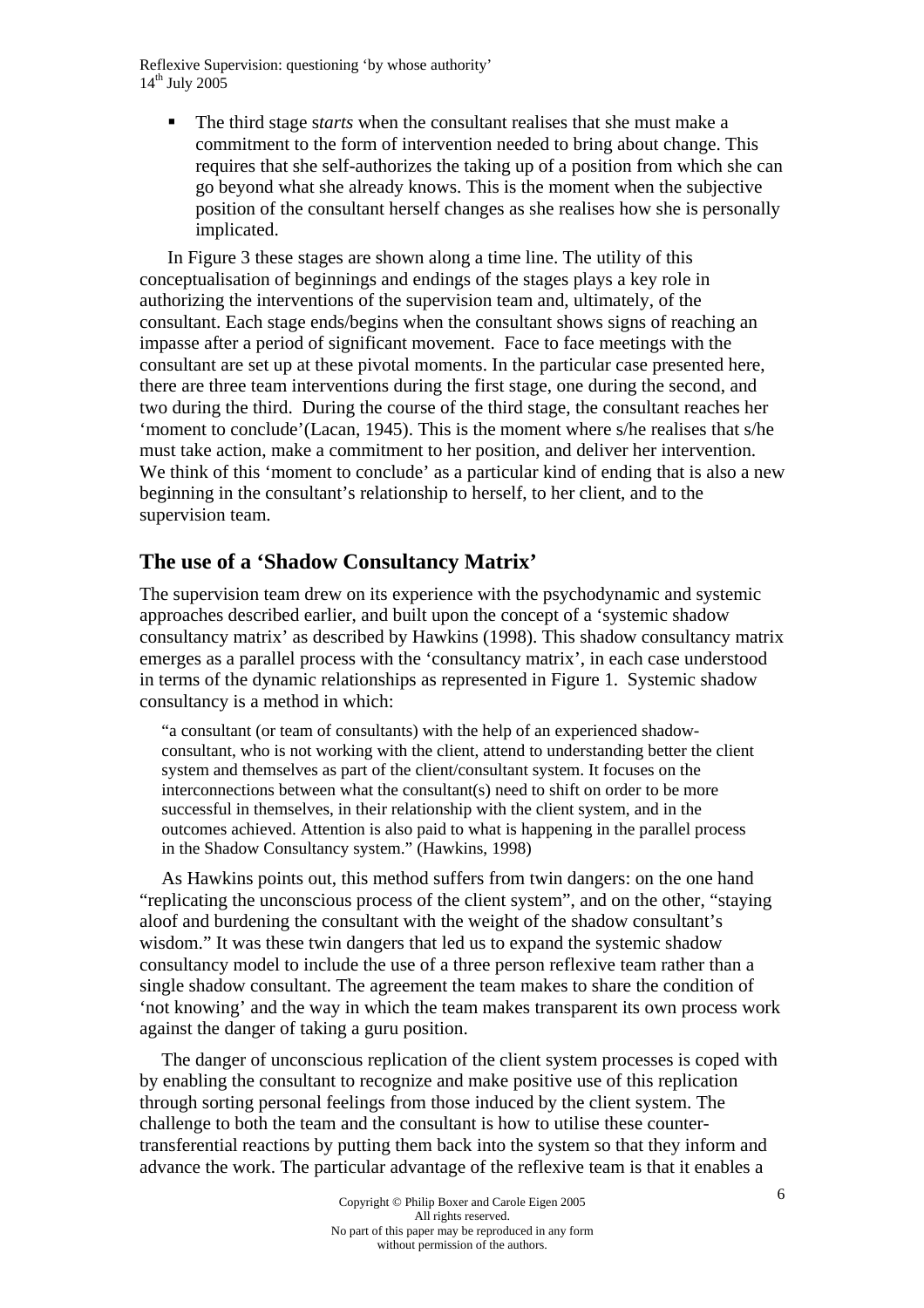parallel process to emerge that provides access to the nature of the multi-dimensional sponsoring system. Figure 4 depicts the parallel process between the shadow consultancy matrix, and the consultancy matrix.



**Figure 4: the parallel process** 

In order to work with the parallel process in the shadow consultancy matrix, the team questions its own way of authorizing its own understanding. This questioning is made explicit and apparent to both the consultant and the team members through the inclusion of our multiple voices, which represent how the three team members take up the unconscious dynamics in the sponsoring system according to the valency each one has because of his/her own particular unconscious processes. The relatively heavy use made of the e-mail medium, compared with relatively few face-to-face meetings, gives the timing of these meetings special significance. They are used by the team to mark the stages of the process itself, and are not immediately gratifying for the consultant in the expected sense of providing answers. An important learning from the process was the effectiveness of the use of e-mails as a medium in which not only to engage each other in dialogue, but also to build a rich and cumulative insight into and appreciation of each other's positions.

# **An account of a Reflexive Supervision Process**

The consultant's commission with the NHS was "to examine the culture and practice of a hospital wing in order to shed light on problems experienced by different groups of the workforce, and on the concerns of senior management to make the wing an attractive and productive environment in which to work". The hospital wing itself provided rehabilitation for elderly patients on a few wards and continuing care on another ward. A key issue that emerged was that a large proportion of patients who were being referred to the wing were not receptive to rehabilitation, or not recoverable, and needed intensive nursing care. The consultant's struggle was to find a focus that enabled her to get a larger systemic view of her client system and sponsoring system that would include senior management in her conceptualisation of the problematic issues. The dilemma was that when patients' needs did not fit the primary task of rehabilitation, the systemic anxiety increased.

The following account of each stage is meant to give the flavour of the process as it actually unfolded. The indented comments in italics relate to the parallel process of the supervision team. In this first stage, she focussed on the 'blame culture' that located the problem in the non-professional behavior exhibited by the nursing staff,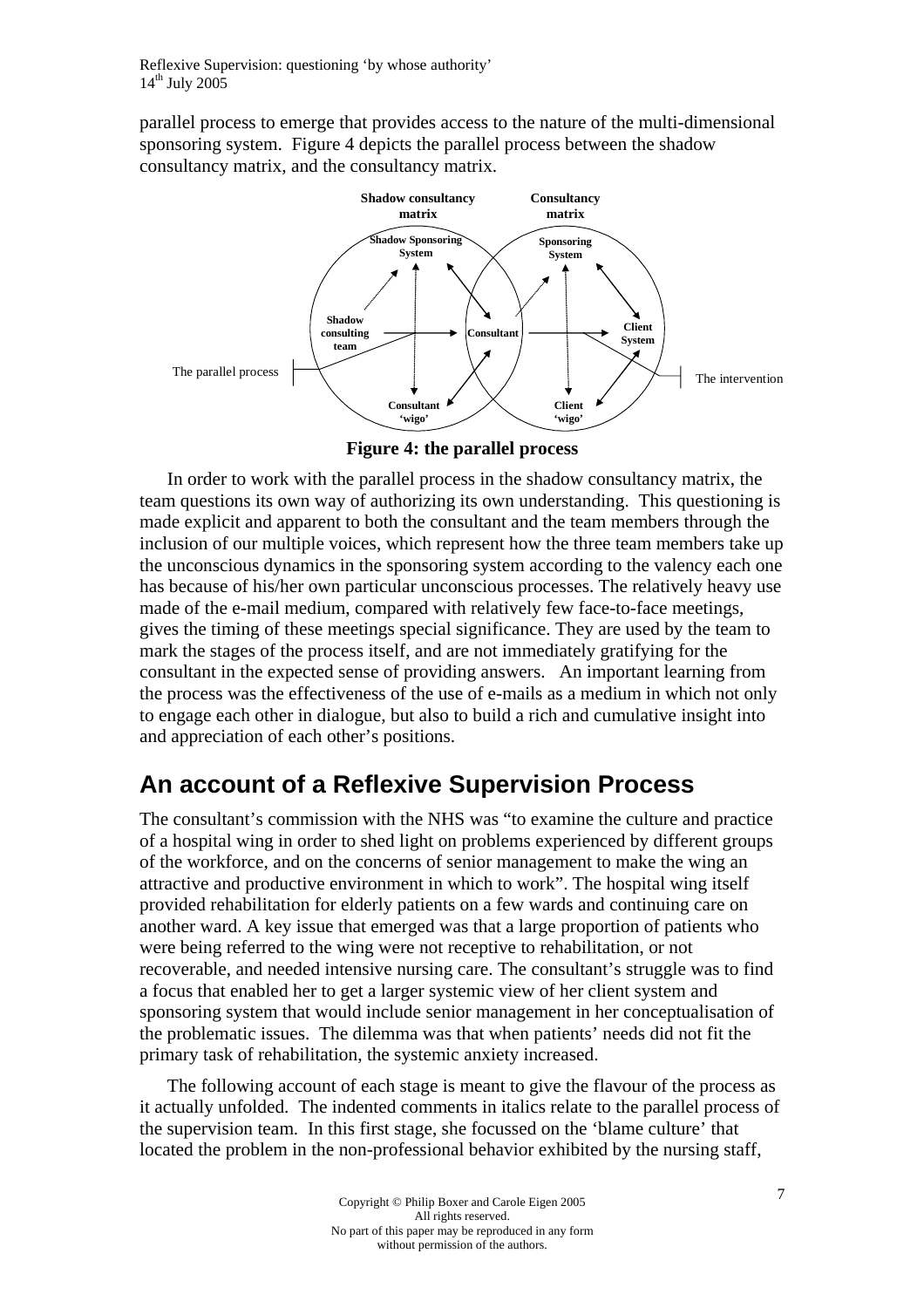and the parallel process between the shadow and consulting matrices began to develop, although it was not yet visible to the team who were immersed in it.

#### **The 1st stage: In which everyone gets interviewed and the sponsoring system remains hidden.**

1st meeting with Consultant. The supervision method is proposed.

*Team agrees on structure/method* 

Contract letters exchanged - consultant rushes into acceptance without really understanding and questioning.

*Team doesn't notice acceptance came too easily. Begins to feel discomfort, doesn't know what isn't being understood* 

Consultant has meetings with client system. Conducts many interviews, but leaves her own responses out of journal descriptions

*Team members send clarifying questions directly on receipt of split-screen journal. We send a lot of questions- her lack of focus is visible and the difficulties of her approach become apparent.* 

Consultant is too quick to assume she sees real problem and can act on it – doesn't notice paradoxes in desire of senior managers who don't feel implicated in problem

*Team tries to review concepts of timing, hypotheses, intervention, but she ignores and blocks us from being useful – the parallel process has begun and we are all in the dark and feeling disquieted. We begin to question our own responses* 

Consultant expresses her anxiety: feels alone, angry, and hopeless. She is over identified with nurses who have great responsibility and get blamed. Sees senior managers as bullies

*Team members take up different anxieties in the system: fear for peril of female position, responsibility without authority; frustration at absence of messiness, no patients mentioned; nervousness at lack of focus -who is her client and who is her sponsor?* 

Consultant observes double bind experienced by nurses: "while managers moan about front line staff not taking responsibility, they require them to report all incidents, creating an impossibility; managers don't see their impact"

*Team notes the parallel messages:we say take responsibility, but demands she tell us everything,* 

Consultant expresses her determination "I may be bloody minded", but I believe something meaningful will emerge from understanding.

*Team takes her determination to understand at a deeper level as the signal to deliver a major intervention in order to move the work on to the next stage. This addresses the challenges required to shift to the 'real problem' on a systemic level and includes inviting her to request a face to face meeting.*

Essentially, the important team intervention that marked the end of the first stage represented a refusal to provide a direct answer to her dilemma, that is, a refusal to be the 'ones who knew'. The effect of this refusal was to encourage her to own the problem of coming to an understanding of underlying issues.

The following text is excerpted from the formal team intervention and it is paradoxical in nature:

About our sense of your process:

- It is not apparent who your client is. If your client is actually the system that includes the commissioning manager, then we can't tell who or what is the sponsoring system. Specifically, what interests are being served through the symptomatic behaviour of the nursing staff? This is a major gap for us.
- Your process strikes us as being highly symptomatic of behaviour within the larger system. For example, it is as though you face a choice between a 'laying down the law' approach to resolving issues, or the night nurse's position (take the money, and sleep on the job while putting real energy elsewhere).

About our own process: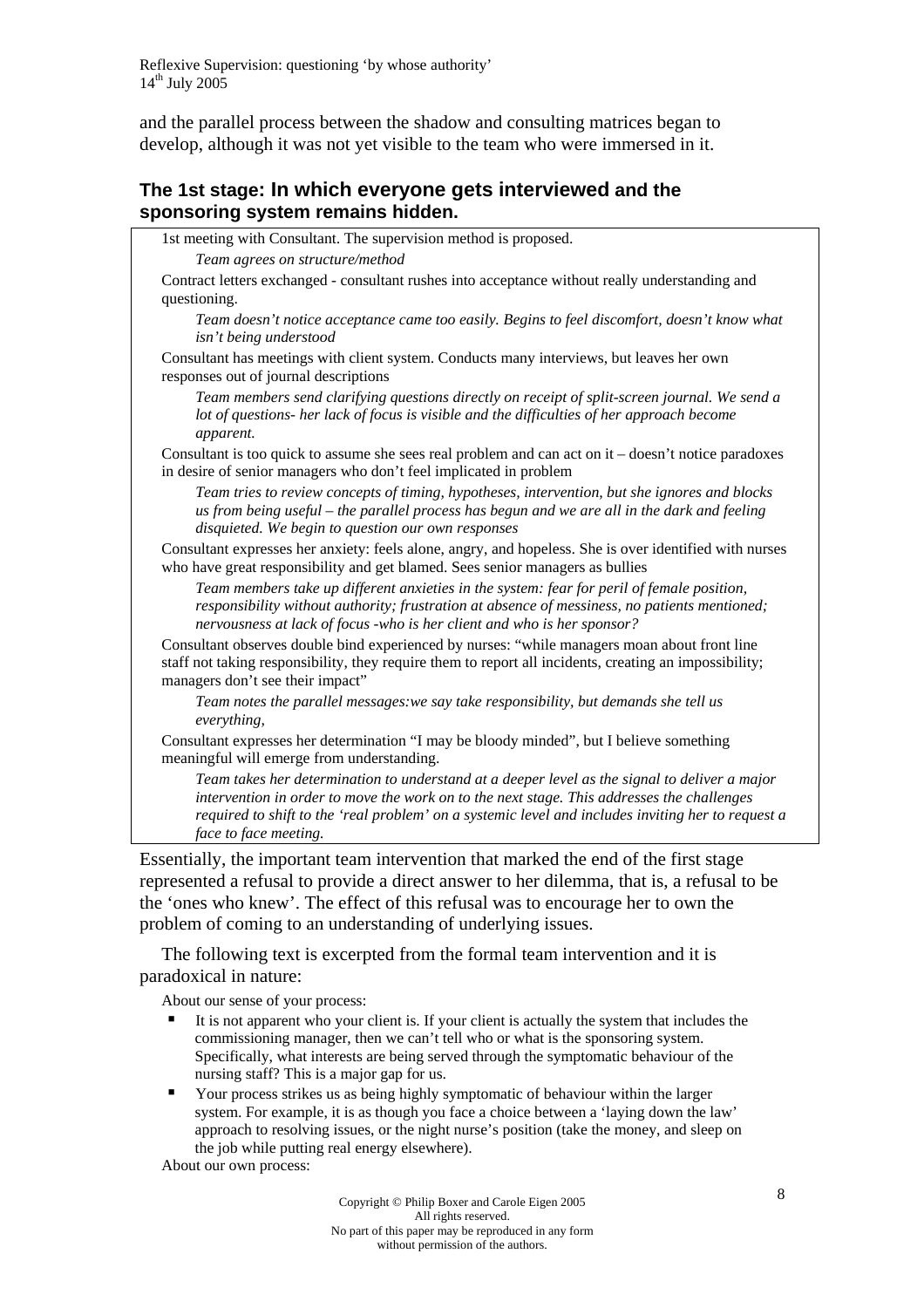- The barrage of questioning to which you have been exposed is itself symptomatic of a leadership that is absent from the larger system.
- Leadership is not recognising the dilemmas confronting managers and staff and how these dilemmas are to be managed in a way that coordinates the actions of the individuals in the system.

So what is going on?

 The non-professional behaviour of the nursing staff conceals an impossibility in the nature of the Wing's work. We think this has to do with a patient group that is confronting the impossibilities of recovery within the context of effective professional endeavour.

So what is to be done if we are to proceed?

- We cannot proceed with this process (a) with the client as currently conceived by you, and (b) without some explicit ownership of the timing of your task
- The commissioning manager would have to address the invisible (to us) place of her sponsoring system.

The consultant was being challenged to move beyond elaborating the nurses' behaviour to addressing the nature of the client system in which it was embedded. The consultant's difficulty in doing this was reflected in her lack of focus on the nature and role of the sponsoring system. We later learned that this refusal to identify her sponsoring system was in itself a repetition of the commissioning manager's refusal to inform her boss that the consultation was actually taking place. In a continuing parallel process, the nature of the consultant's contract was being kept secret from the supervising team. We were all feeling the effects of working within a system where information was withheld and leadership could not be trusted to provide adequate support.

#### **The 2nd stage: In which the client system is reframed and the sponsoring system begins to emerge.**

2nd meeting with Consultant.

*Report on 2nd face to face meeting with the consultant and team leader: "unpacked ideas of timing and of client/sponsor distinction. She understood that what was happening in relation to us was very like what was going on in relation to client system."* 

Communications from consultant stop for almost one month. She conducts more interviews with staff, collecting complaints, but is unable to find a focus. She is still over identified with nurses who get blamed. Then Consultant begins to share more of her own thoughts: "managers need to have more contact with front line staff, but need help themselves in overcoming fears of being criticised. Team leader's role undermines authority of ward managers"

*Team is frustrated by lack of material, no formulation of systemic hypotheses, sense of things being withheld from us, and feeling bored. We leave her floundering by not confronting her as she doesn't confront her commissioning manager*.

Consultant reports severe personal distress, recognizes much is induced by client system, spends time to sort personal from system induced reactions.

*Team leader makes intervention to team on immobilisation of its own process: "alliance between ourselves is not working in same way alliance between herself and us is not working etc. Notes feeling of having 'given up'.* 

Almost simultaneously, consultant produces journal which indicates that she is now meeting with commissioning manager, and notes that the "important task is to decide what is the purpose of this wing and to discuss referral process of patients  $\cdot$ . She is anxious that "this will be controversial with the doctors", and is suffering insomnia. She goes on holiday.

*Team agrees to make its process more transparent to consultant by more direct responses and by rotating team member at face to face meetings. Team note sent to consultant about our own work; we call the moment for 3rd meeting. This meeting was signaled by consultant's recognition that her intervention was going to have to look at the functioning of the larger system, including the doctor's responsibility; and that this perspective will cause a disturbance to the current functioning of the system.*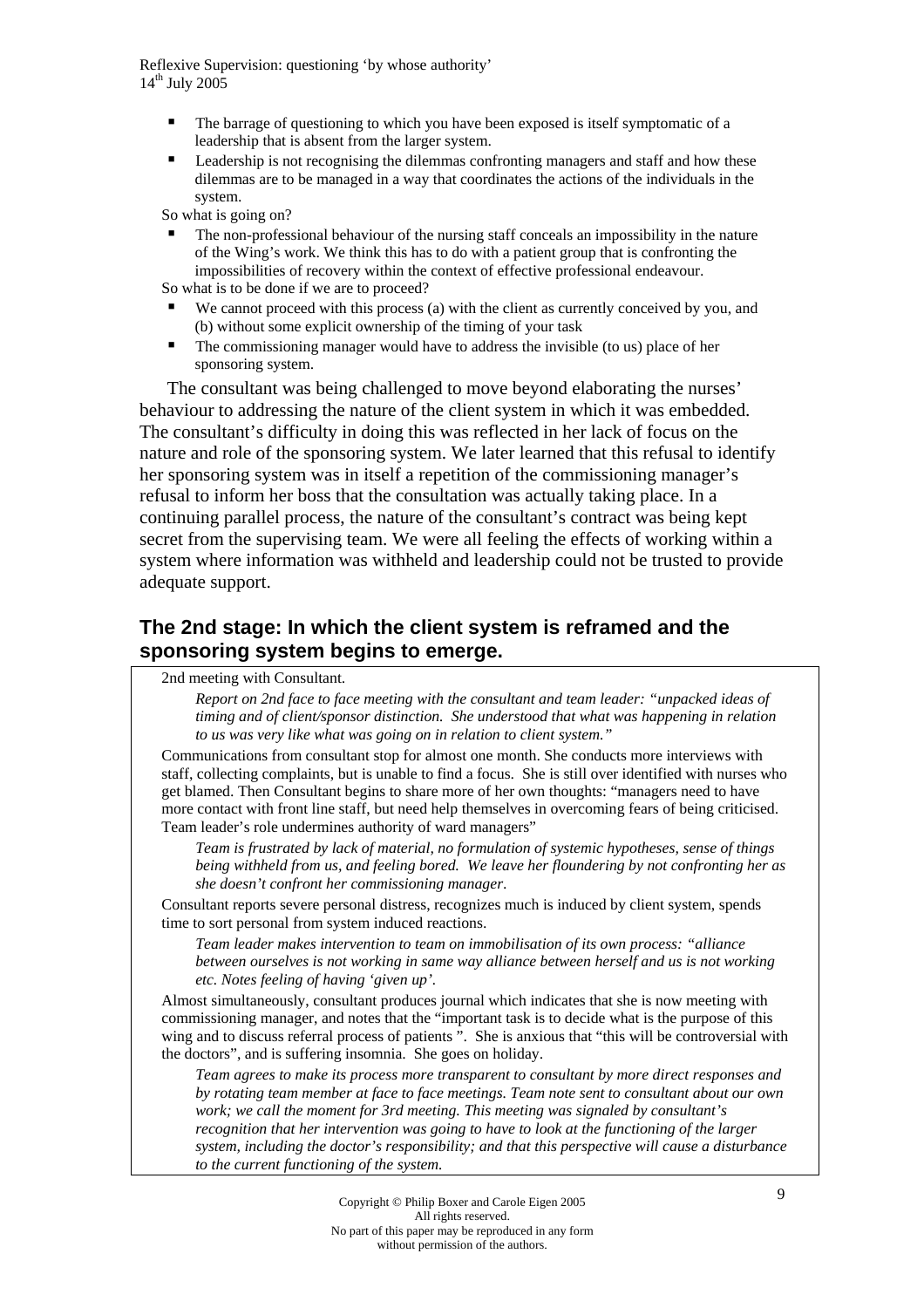The team changed the structure of it's interactions with the consultant during this second stage as a result of the examination of its own process. The internal team intervention captured a moment in which the team challenged its own functioning as it mirrored the disturbance experienced by the consultant. We recognized that it was necessary to reorganize ourselves in order to create a discontinuity that emphasized this disturbance. We made a team intervention to mark the limit of the consultant's rational understanding and to force a shift to the final stage in this current cycle of her work; this final stage began with the realization that something new had to happen to move forward. The separate voices of the team members were accentuated by simultaneously sending individual commentary on the process as it was being experienced by the consultant and by announcing a rotation of the team member who would participate in face to face meetings. The third face to face meeting confronted the consultant with the need to formulate a systemic hypothesis.

#### **The 3rd stage: In which the team gets to say what it thinks, and the consultant discovers where she stands**

The third face to face meeting consolidates the shift in the level at which the consultant is making sense of the client system, and reveals further depths to the nature of the question concerning the sponsoring system.

#### *Team questions hypothesising about different level of system versus hypothesising about why the system at that level is as it is…*

The consultant makes a huge effort to understand the dynamics for herself and struggles to formulate a hypothesis; she requests a different kind of help from the team. She needs recognition of her progress and confirmation of the validity of her findings, and we provide her with this, but at the same time challenge the continued absence of a true systemic hypothesis. She is not able to reveal the client system's subjective investment in the current organization of hospital functioning. Consultant asks for more support and individual team members respond simultaneously

*Consultant receives final team intervention: We think you have done an excellent job of establishing a critical perspective on wigo, but your concerns about whether or not this is just shifting the problem onto the managers is very appropriate. There is a sense in which what we have is a description of wigo, but not a hypothesis. Thus you say:* 

- *The management is acting as if the hospital Wing's primary task is to relieve pressure on acute beds nearby.*
- *There is almost no assessment of patients' needs at the boundary of the system.*
- *Discharges become delayed as many patients are waiting for nursing homes or full social care packages, which are expensive and take months to prepare.*
- *The anxiety of senior staff about their own role, and, in particular their anxiety about their ability to meet the needs of patients, has led them to withdraw from the painful aspects of direct care.*

*So we have a hypothesis about why the nurses' behaviour is symptomatic of their context, but do we have one about why the context itself is as it is?* 

*This brings us to the question of what constitutes an adequate hypothesis. A hypothesis is about the way a system 'refuses' to address a dilemma it faces, instead suppressing it in a way that provides secondary gains for those in the system. This raises the questions: what is the 'system' we are dealing with, and who is gaining from its current formation? But bearing this in mind, a hypothesis also carries with it an implied proposal for change.* 

*So your concerns about not just shifting the problem onto the managers becomes the difficulty of addressing the valency between the way the existing system is running and everyone's pleasure/pain investment in it continuing in that way…. in its context (defined in relation to the sponsoring system) as well as in the client system itself.* 

*Hence the possible intervention that positively connotes everyone's positions by saying that "nobody should be accepted onto the ward without an agreed plan for how they should leave it." The failure of the system to create the conditions in which this happens creates the very*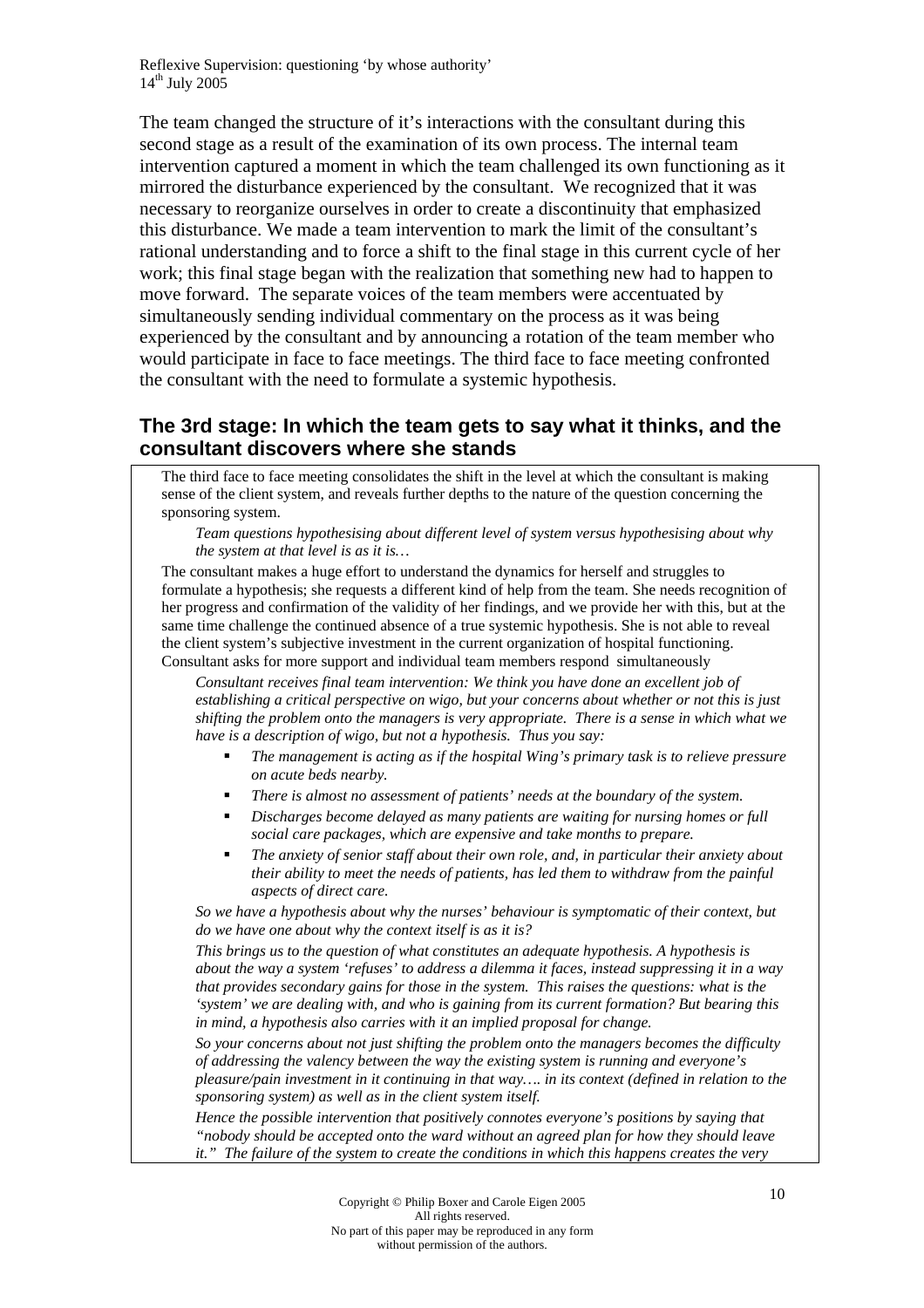*situation that you have described so vividly.* 

Consultant uses the insights from team process, and reports back that the commissioning manager is beginning to engage with the larger system boundaries. However, she is very frightened of confronting her boss and uncovering the extent of bullying at more senior levels. The consultant proposes that she meet with this manager to help her determine how to involve higher level senior managers as a part of the intervention.

*Team sends Consultant recognition that the current cycle of work is at an end, and new cycle is starting. She is invited to request her final review meeting.* 

The third stage was started by the consultant's realization that she was now challenged to take a different kind of position in relationship to her client/sponsoring system. The dilemma she was facing appeared to be that she was protecting both herself and her client from having to question their own investment in accepting the truths they were acting upon. The team's commitment to make sense of its own responses to the consultant required that we reflect back these responses in the form of an intervention that she could use. This was a key moment for the process as new learning emerged.

The team intervention included the offering of a framework for conceptualizing and clarifying wigo, key to which was the idea of a 'Faustian pact'. This was based on N-S and E-W models of the enterprise (Boxer, 2004), in which the N-S axis was concerned with control, while the E-W axis was concerned with the appropriateness of the response to the demand. (see Figure 5) This distinction between N-S and E-W dominance can be understood as the difference between rule-based and trust-based organization (Atkinson and Moffat, 2005), in which the Faustian pact represented the splitting of these two bases of authorization, so that the latter basis becomes purely informal.



**Figure 5: The axes of authorization the enterprise** 

The hospital was a N-S dominant system, in which senior management set things up 'as if' the hospital's primary task of rehabilitation was possible to fulfil by following its policies and procedures, and then said to staff: "do whatever you want for the patients as long as you satisfy these rules about how you interact with us." Staff were therefore free to develop whatever E-W informal systems worked for them as long as problems did not come to the attention of the public or otherwise cause a disturbance. The nurses were in direct contact with patients who could not be rehabilitated, and when the internal system for providing lower levels of care became overwhelmed, the problem emerged in the form of 'unprofessional behaviour'. The pact was 'Faustian' because there was a fundamental disconnect here between the two axes, which made the system as a whole unmanageable.

An E-W dominant system would have reversed this, asking what needed to be delivered to the patient based on individual needs, and then setting up a N-S context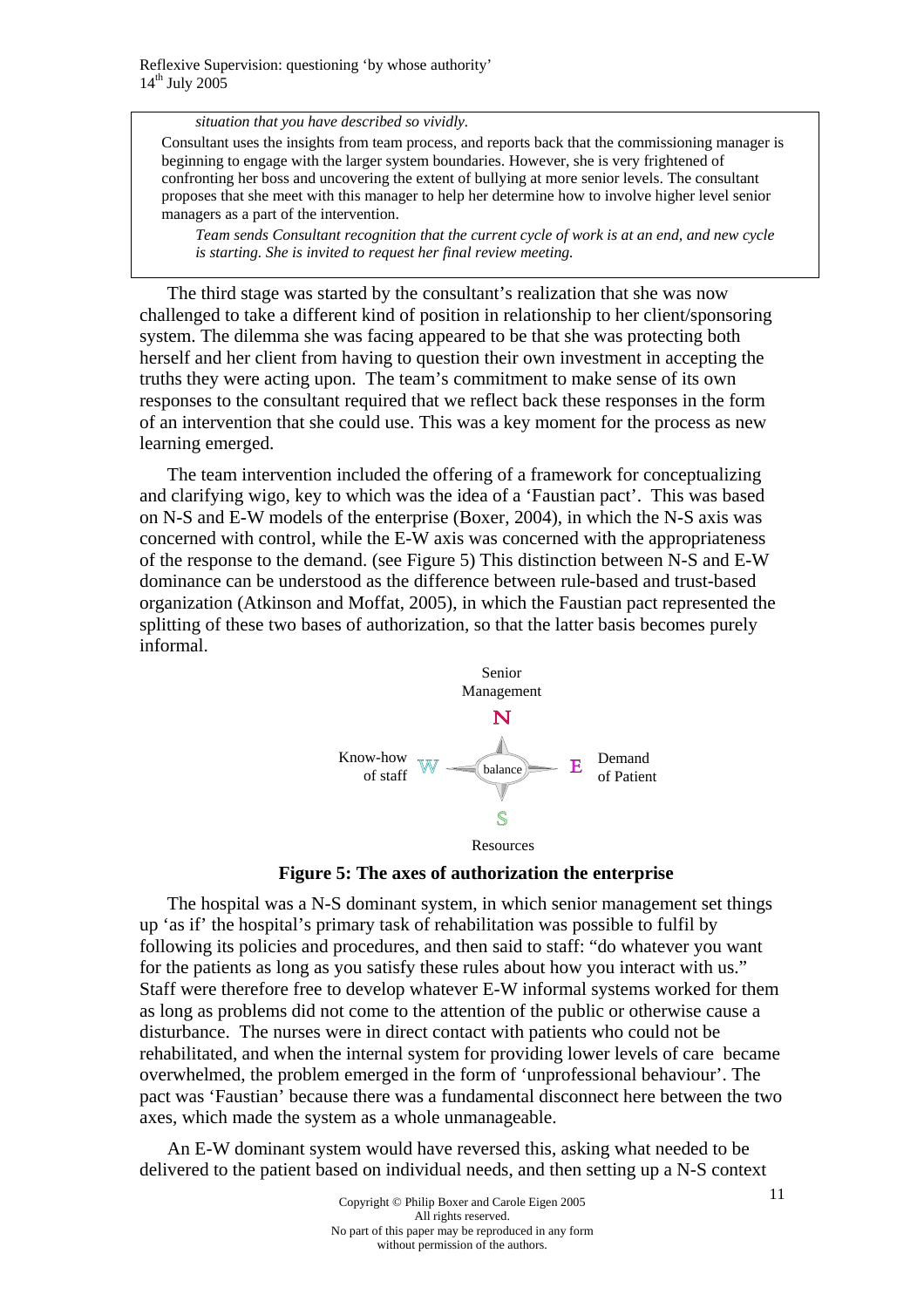that could support it, or else agreeing a different understanding of what could be delivered. The Faustian pact was therefore a way of understanding how a N-S dominant enterprise coped with E-W complexity without having to address it explicitly. For example, a doctor could 'buy' clinical autonomy by agreeing to give the N-S system the statistics it wanted. In this way the system postponed facing the challenge of E-W dominance and did not have to change its structures or confront the anxieties behind the way it was organized. By challenging what the consultant understood to be a hypothesis in the third meeting, she was encouraged to confront her own ethical dilemma.

#### **The ethical challenge of the case**

The issue that the hospital wing needed to address would represent a significant change in structure that could unite its primary task with the way it actually delivered its service to patients. The consultant faced a choice that required an ethical decision: if she pointed out the impossibility of resolving the nurses' 'unprofessional behaviour' without addressing the issue of patients' needs for appropriate placement, she risked being excluded from an 'authorized' consultant role, that is, she risked displeasure and confrontation with the powers that be. However, if she didn't, she colluded with the way the system ignored this issue, with its attendant physical symptoms, depression and the desire to flee that were rampant among the hospital staff. In essence, if she failed to self authorize and deliver her intervention in such a way that it was useful and possible for the system to address, she was not responsibly meeting the commitment to her own work. Her ethical challenge paralleled that facing the client/sponsoring system in 'outing' its faustian pact.

The fourth face to face meeting with the consultant reviewed the process of this work cycle and re-framed the direction that future work might take. The issues addressed included the parallel consultant/client anxieties experienced also in the supervision team: fear of losing control, fear of revealing incompetence, fear of having dependency needs exposed. Of course, these were also the anxieties of the patient population on this hospital wing. This meeting took place after the cycle of work contracted with the team had ended. A new work cycle that emphasised possibilities for including senior managers in the continuing process was explored and the consultant was left to decide how she would use her awareness to carry her intervention into the sponsoring system during the hours she had remaining on her own commission with the hospital.

Two months later, the consultant sent her final report to her client with a copy to the team and a note that indicated her efforts to encourage her client to set up a working group which included senior level managers to discuss the issue of redefining the primary function of the wards and to review the admission of patients from local hospitals. Her note provided evidence that she was using her own feelings to inform her thinking and had repositioned herself with her client such that she recognized the continuing parallel process in her anxieties about being exposed through this report; and she acknowledged her ambivalence and fear of confrontation. However, she was able to give her client needed space and to empathize without over identifying. The note ended with the words "I feel on a huge learning curve…"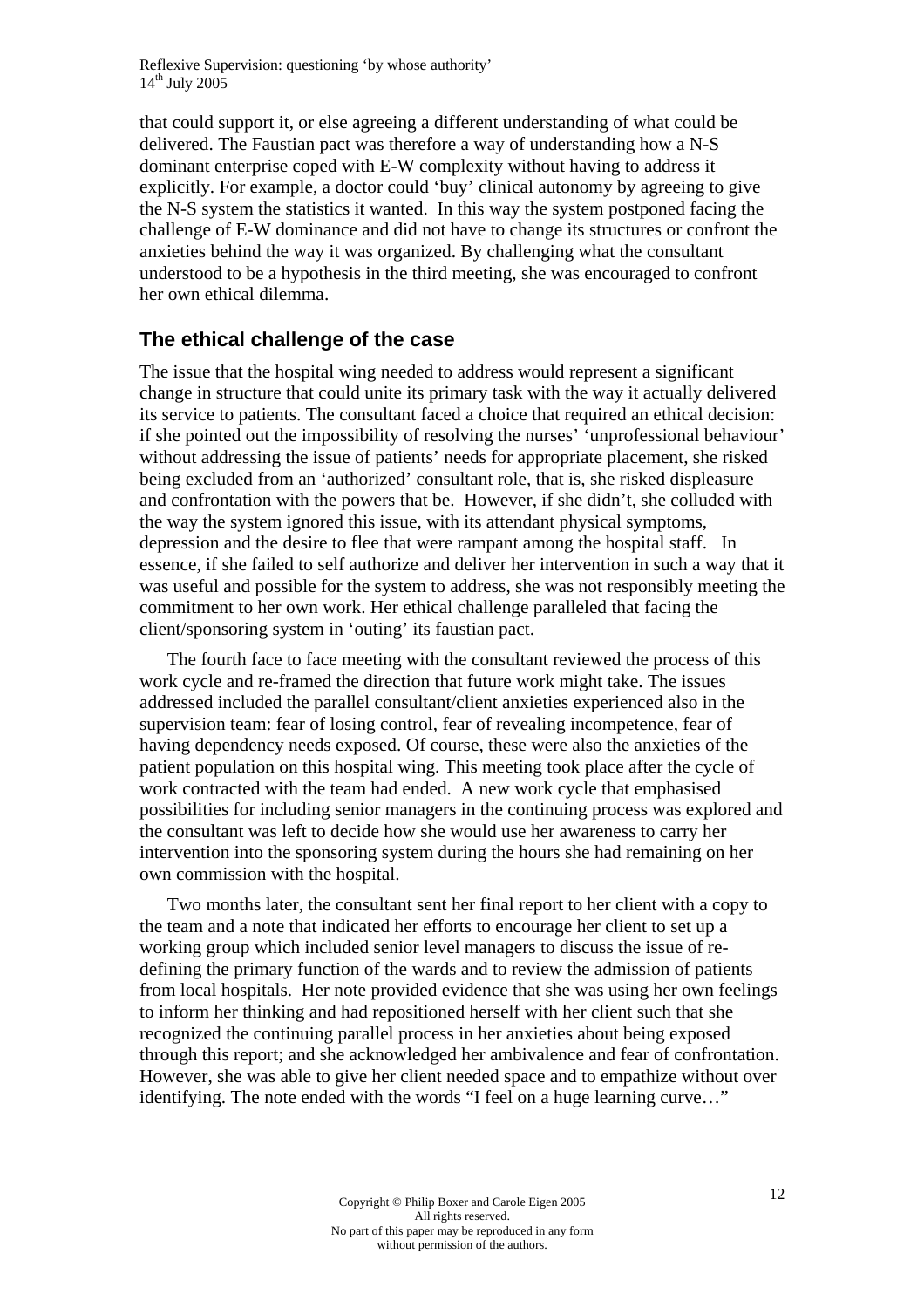### **Comparison with other reflexive models**

This reflexive methodology has brought together the ethos of psychoanalytic supervision, family therapy supervision and group relations conference methods of learning to build a particular form of systemic shadow consultancy matrix that enables the consultant(s) to explore the complexity of the vested interests that exercise power in a complex organization. For example, the shadow consulting team offers a composite voice in the form of a hypothesis about the dilemmas experienced within the consulting matrix. The team does this by confronting its own projections and counter-transferential reactions and uses this work to provide feedback to the consultant. This has the effect of accentuating the impossibilities in the structure of the client system and the larger dilemmas exposed by these impossibilities. The parallel processes within the supervision team support the consultant's learning about the senior management within its context. This builds upon the systemic family therapy ethos of looking at the context of previous generations to determine what 'truths' are being enacted in the form of symptoms.

The team supervision process is also enabling the mirroring of system-wide anxieties within the consultancy matrix associated with the way the sponsoring system manages that anxiety. The team does this through its absorption of a complicated set of feelings, through its integration of those feelings with awareness of team members' valency for attracting those responses, and through its capacity to use this recognition to act within the shadow consultancy matrix. This is the group relations conference ethos, with underpinning in the understanding of psychodynamics and commitment to the supervision team transparency in its formation of large system thinking and hypothesis building. The challenge for the reflexive team is to simultaneously work on the effects of the consulting matrix and on its own dynamics. It is this circular relationship, in which the team confronts its own dynamics as the context for its work in relation to the consulting matrix, which makes the supervision process reflexive.

The particular form this circularity takes in a reflexive team contains elements of other forms of reflexive approach, but brings them together in a way that is importantly different in its relation to the wigo of the client system .

- In the case of systemic family supervision, the focus is entirely 'outwards' towards the consultant and her interactions with the family. All of the family system is made present to the supervising team, but no attention is directed towards the dynamics of the team 'behind the mirror' other than to ensure that personal considerations are kept out of it, unless for training purposes (e.g. McGoldrick, 1982).
- Group relations conference processes are also set up in such a way that all of the interactions within the system are present within the conference boundary; in this case the processes of both staff and conference participants are relevant and material to understanding what is going on, but there is in addition an explicit psychodynamic dimension to the relationship between them. (Armstrong 2005).
- Psychodynamic supervision works with this dimension too, except that the supervisee's client is not present, and of course supervision has an exclusively personal focus, even though different levels of transference interpretation may implicate more and more of the supervisee's context (Roth, 2004).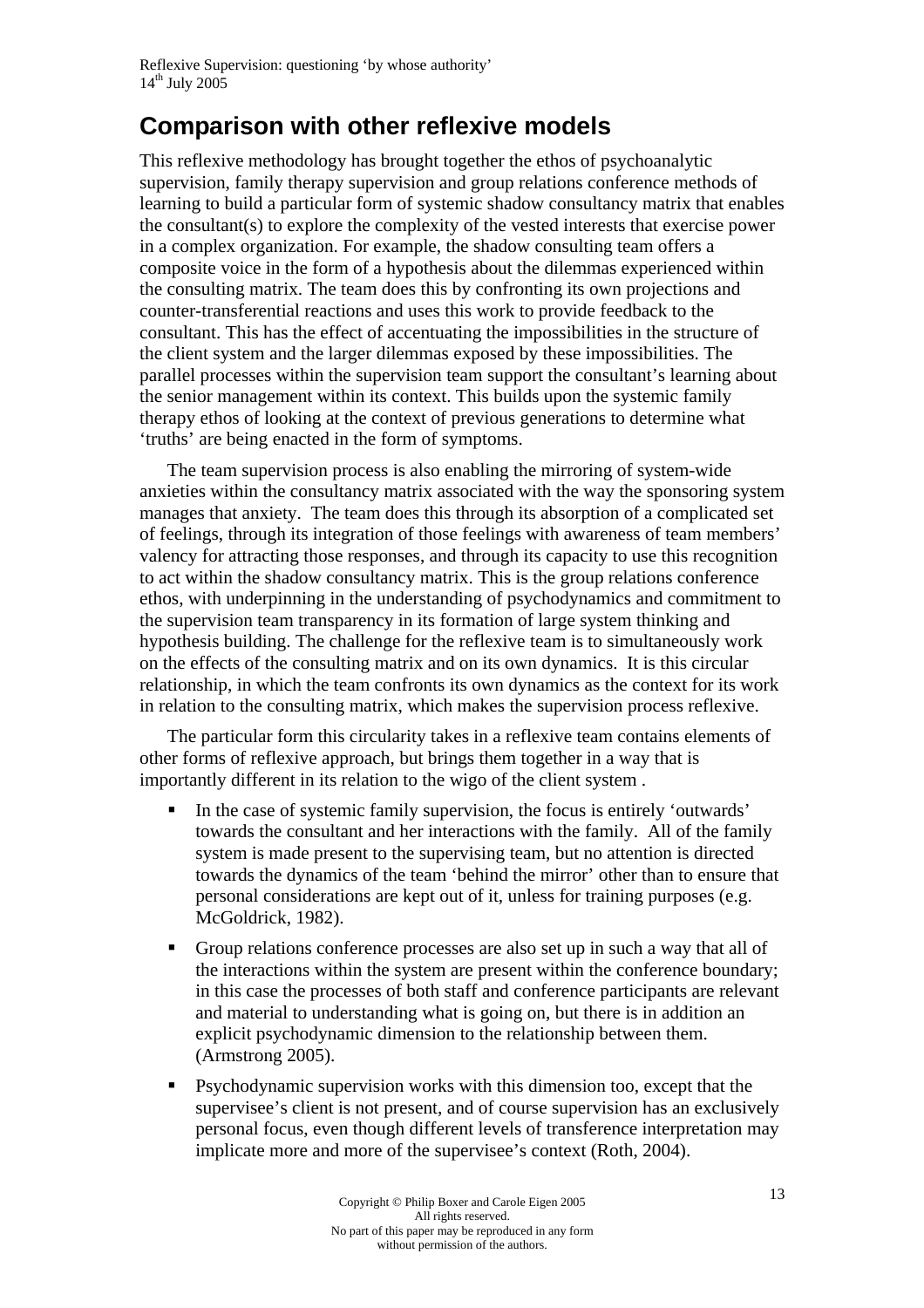The reflexive team makes use of systemic understanding within the same group relations conference ethos, but is like psychodynamic supervision in that it only works with the consultant/analyst and never directly with her client. The dynamics of the actual client system become apparent indirectly through the parallel processes within the supervision team and its interactions with the consultant. This underlines the way the team sponsors its own understanding in the way it makes sense of what is or is not 'parallel', which in turn depends on how it takes up its own ethical dilemmas.

### **Discussion**

Psychoanalytically informed approaches to interventions in organizations use countertransferential responses to the client system to discover how truth is being authorized. This authorization flows from the way the organization as a social system can defend its workers against the unconscious anxieties inherent in their work (for examples of this approach see Obholzer & Roberts, 1994). Thus the person's relationship to their role within a hierarchy provides a means of limiting that individual's personal anxiety, that is, the individual uses their role within that hierarchy as a defence against anxiety (Menzies Lyth, 1988). Looked at from the point of view of the organization, however, the hierarchy is also providing the organization with the means of preventing that which it anticipates as being 'traumatic', that is, capable of overwhelming the system on which it impinges.

The case example concerns a hospital ward whose primary task is the rehabilitation of elderly patients, to enable them to return to the community. The hospital ward can also be said to be intent upon preventing the untimely death of its patients, so that we can speak not only of the organization's primary task of rehabilitation, but also of its primary risk of failing to prevent death (Hirschhorn, 1997). Primary risk is defined as "the risk of choosing the wrong primary task, that is, a task that ultimately cannot be managed" (ibid, p3). This unmanageable task is an anticipated trauma for the organization which it must seek to prevent. In this case, if the patient population becomes too old and ill to benefit from rehabilitation, the hospital ward may be confronted by its primary risk.

#### **The effects of anxiety on the authorization of what is taken to be 'true'**

By considering the organization as an 'organizational object' in its own right, rather than simply as a construction of those working within it (Armstrong 2004, p22) it becomes possible to speak of the organization's defences against being overwhelmed by trauma. The organization becomes *secondarily* the individuals' defences against their own personal anxiety, and *primarily* a defence against the anxiety associated with failing to manage its primary risk. Increasingly, the nature of the organization's social system is becoming such that authority is "continuously negotiated in relation to the current task" (Cooper and Dartington 2004, p146). Authorization becomes more problematic, requiring leadership to be distributed. However:

"Without a clear and shared idea of the organization and how it is defining itself in relation to its context, what it is seeking to achieve, how it frames its practice, and the values that inform this, its standards of excellence, and the competencies that underlie these, distributed leadership will be prone to fragmentation and/or the dynamics of conflict and evasion…" (Huffington, James and Armstrong 2004, p80)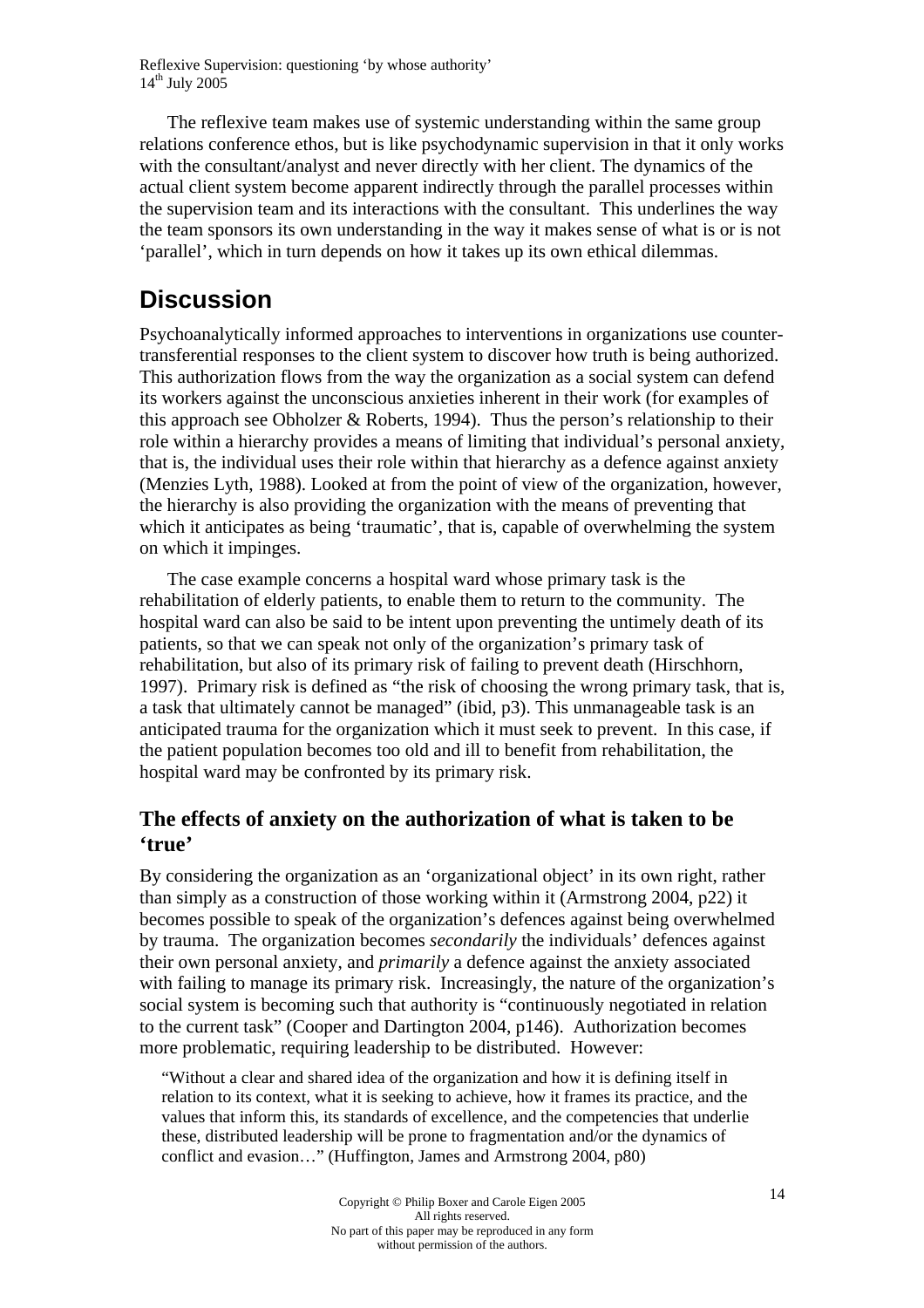Distributed leadership has to be able to make sense of the organization's work in such a way that it can manage the primary risks the organization faces as a whole, while at the same time providing the needed containment of individuals' personal anxiety. The issue becomes one of how this 'sense' is to be made, and can be approached through the use of a reflexive supervision/consultation model.

### **Conclusion**

In this reflexive model the task systems that constitute what the organization does are considered to be the client system, but the particular way in which this client system is organized in relation to primary risk is designated by its relationship to its 'sponsoring system'. It is this sponsoring system that has built into it assumptions about what is and is not relevant to the way the organization is allowed to function. The sponsoring system is the particular way the organization seeks to manage primary risk.

 The work of the reflexive supervision team involves each member committing to the learning process through a willingness to put their own assumptions in question, to tolerate the anxiety of not knowing, and to bear the uncertainty and risk of their own position within the process. In this way, the team discovers what is or is not being authorized in the client sponsoring system through the way its own shadow sponsoring system emerges. To do this, team members have to utilise their countertransferential responses to reorganize their thinking and to create systemic hypotheses that can move forward the consultant's learning. Thus, the supervision team has to be dedicated to the consultant's learning and transformation process, and to making their own learning processes transparent to the consultant in a way that enables the consultant to retain their responsibility for delivering to the client system.

The value of a reflexive team approach is as a learning system that generates insights at the formative stage of a project, and at later stages surfaces the learning within the shadow consulting matrix through making sense of crises and/or key turning points in the project's development. This learning is expected to go beyond what the consultant and supervision team already know, involving a creative act that introduces the dilemma of taking a position that can challenge the 'as if truth' that is driving the client system. As such, a strong working alliance is needed between the consultant and the supervising team if they are to face the messiness of uncertainty and the surfacing of impossibilities which will disrupt comfortable associations in the pursuit of change.

### **References**

Argyris, C. (1975) 'Learning Environment for Increased Effectiveness' in C.L. Cooper (ed) *Theories of Group Processes*, Wiley.

Armstrong, D. (2004) 'Emotions in organizations: disturbance or intelligence?' in *Working Below the Surface: The emotional Life of Contemporary Organizations*, Huffington, C., Armstrong, D., Halton, W., Hoyle, L. & Pooley, J. (Eds). Tavistock Clinic Series, Karnac.

Armstrong, D. (2005) 'The work group revisited: reflections on the practice and relevance of group relations' in R. French (ed) *Organization in the Mind: psychoanalysis, group relations and organizational consultancy*. Karnac.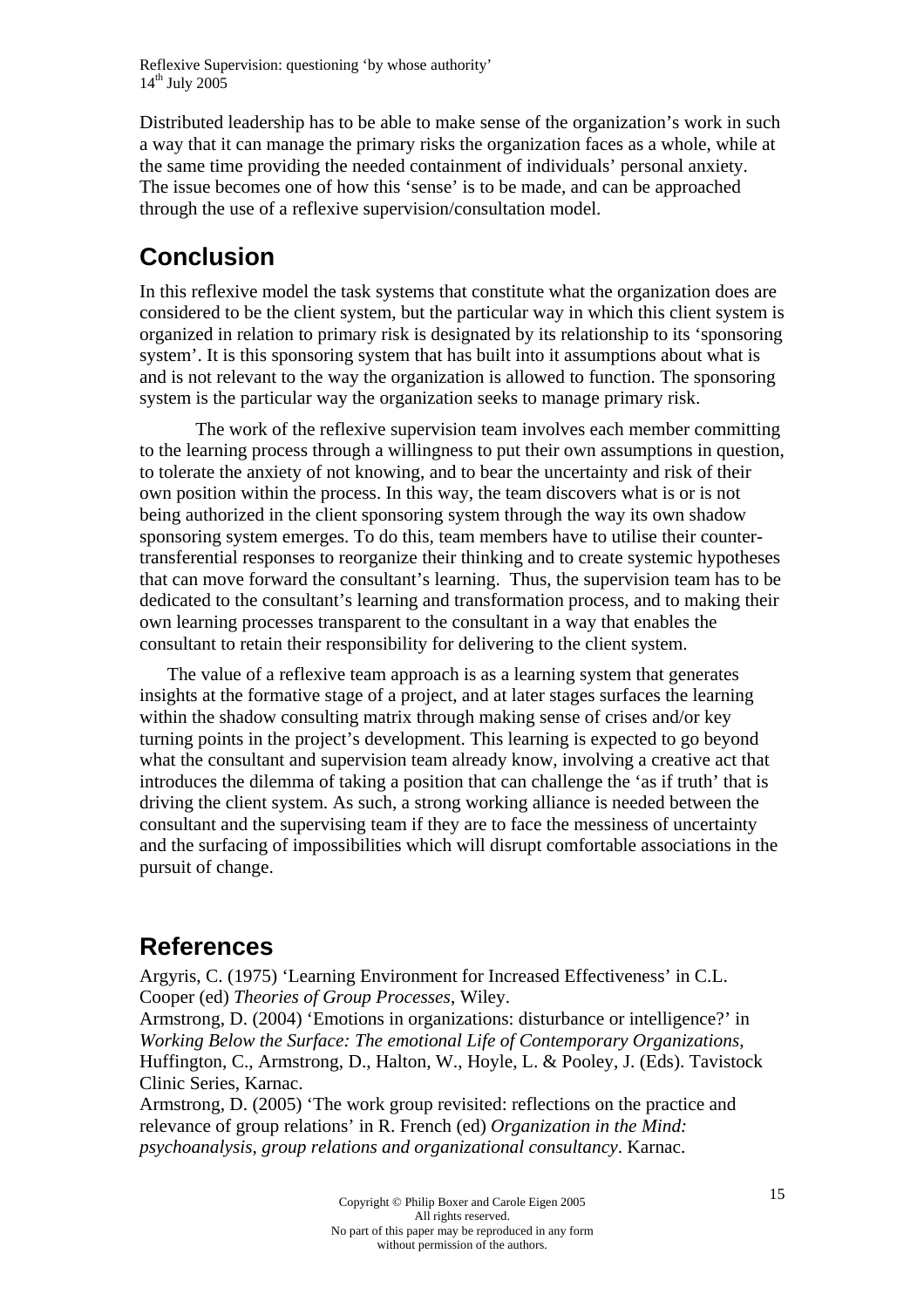Atkinson, S.R. and Moffat, J. (2005) *The Agile Organization: from informal networks to complex effects and agility*. US DoD Command and Control Research Program, Washington DC. http://www.dodccrp.org/html/pubs\_pdf.html

Beck, U., Giddens, A. and Lash, S. (1994) *Reflexive Modernisation: politics, tradition and aesthetics in the modern social order*. Stanford University Press.

Boxer, P.J. (2004) 'Facing Facts: what is the good of change'. *Journal of Psycho-Social Studies*, Vol 3(1) No 4.

Cooper, A. and Dartington, T, (2004) 'The vanishing organization: organizational containment in a networked world' in *Working Below the Surface: The emotional Life of Contemporary Organizations*, Huffington, C., Armstrong, D., Halton, W., Hoyle,

L. & Pooley, J. (Eds). Tavistock Clinic Series, Karnac.

Campbell, D., Coldicott, T. and Kinsella, K. (1994) *Systemic work with organizations: a new model for managers and change agents.* Karnac Books. Fink, B. (1995) *The Lacanian Subject: between language and jouissance*. Princeton University Press.

Foucault, M. (1972) *The Archaeology of Knowledge*. Tavistock Publications. Foucault, M. (1980) *Power/Knowledge: selected interviews and other writings 1972- 77*, Harvester Press.

Fraher, A. 'Systems Psychodynamics: The Formative Years (1895-1967)', *Organizational and Social Dynamics*, Vol 4 No 2.

Freud, S. (1950) [1895] "A Project for a Scientific Psychology", *Standard Edition, Vol I*, A. Strachey (ed), London, The Hogarth Press.

Hardy, C., Phillips, N. and Clegg, S. (2001) 'Reflexivity in organization and management theory: A study of the production of the research 'subject''. *Human Relations*, Vol 54(5):531-560.

Hawkins, P. (1998) *Systemic Shadow Consultancy.* Bath Consultancy Group Working Paper.

Hirschorn, L. (1997) The Primary Risk. ISPSO Symposium.

Hoffman, L. (1981) *Foundations of Family Therapy: a conceptual framework for systems change*. Basic Books, New York.

Holland, R. (1977) *Self and Social Context.* Macmillan.

Huffington, C., James, K. and Armstrong, D. (2004) 'What is the emotional cost of distributed leadership? In *Working Below the Surface: The emotional Life of* 

*Contemporary Organizations*, Huffington, C., Armstrong, D., Halton, W., Hoyle, L. & Pooley, J. (Eds). Tavistock Clinic Series, Karnac.

Lacan, J. (1945) 'Logical Time and the Assertion of Anticipated Certainty: A New Sophism' from *Écrits*, transl. into English by B. Fink and M. Silver in Ellie Ragland-Sullivan (ed.), *Newsletter of the Freudian Field*, vol.2, 1988

Lacan, J. (1972) *The Seminar Book XIX: Le Savoir du Psychanalyste*. unpublished seminar.

Lacan, J. (1975) *The Seminar of Jacques Lacan, Book I: Freud's Papers on Technique 1953-54*. published in translation by Cambridge University Press, 1988. Lacan, J. (1978) *The Seminar of Jacques Lacan, Book II: The Ego in Freud's Theory and in the Technique of Psychoanalysis 1954-55*. published in translation by

Cambridge University Press, 1988.

McGoldrick, M. (1982) 'Through the Looking Glass: Supervision of a Trainee's "Trigger" Family', in R. Whiffen and J Byng-Hall (eds) *Family Therapy Supervision: Recent Developments in Practice*, Academic Press.